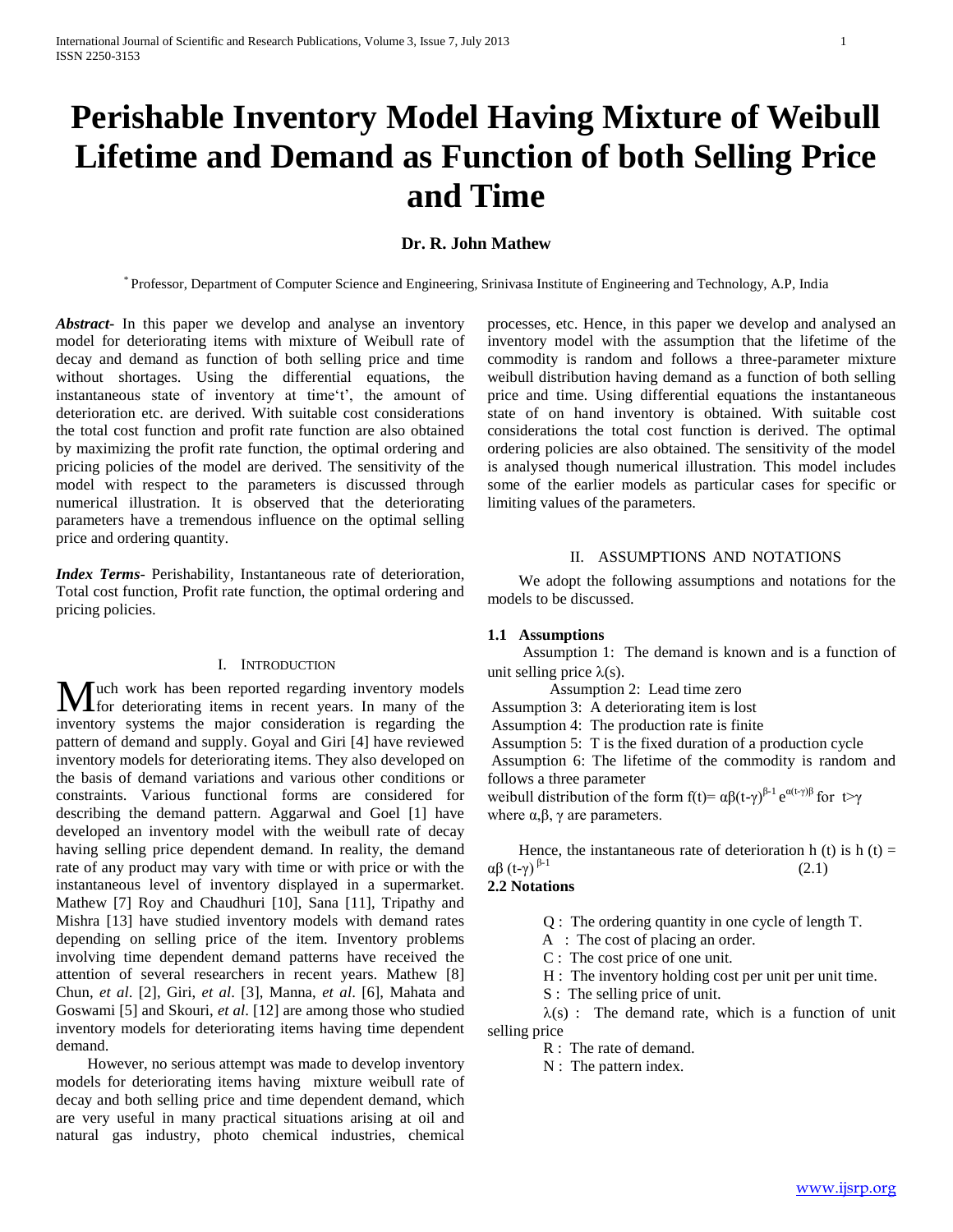International Journal of Scientific and Research Publications, Volume 3, Issue 7, July 2013 2 ISSN 2250-3153

#### III. INVENTORY MODEL

Consider an inventory system in which the amount of stock is zero at time  $t = 0$ . Replenishment starts at  $t = 0$  and stops at  $t =$  $t_1$ . The deterioration of the item start after a certain fixed lifetime ' $\gamma$ '. Since the perishability starts after ' $\gamma$ ' the decrease in the inventory is due to demand during the period  $(0, \gamma)$ , demand and deterioration during the period  $(\gamma, t_1)$ . During  $(t_1, T)$  the inventory level gradually decreases mainly to meet up demand and partly due to deterioration. By this process the stock reaches zero level at  $t = T$ . The cycle then repeats itself after time 'T'.

The schematic diagram representing the inventory system is shown in Fig.



Consider an inventory system in which the lifetime of the commodity is random and follows a mixture of three parameters weibull distribution with parameters  $\alpha_1, \beta_1, \alpha_2, \beta_2$  and p

shown in Fig.   
\nWhen the instantaneous rate of 
$$
\theta
$$
 is the instantaneous rate of  $\theta$  is the standard deviation. Then, we have 
$$
\frac{p\alpha_1 \beta_1 (t - \gamma)^{\beta_1 - 1} e^{-\alpha_1 (t - \gamma)^{\beta_1}} + (1 - p)\alpha_2 \beta_2 (t - \gamma)^{\beta_2 - 1} e^{-\alpha_2 (t - \gamma)^{\beta_2}}}{p e^{-\alpha_1 (t - \gamma)^{\beta_1}} + (1 - p)e^{-\alpha_2 (t - \gamma)^{\beta_2}}}
$$
\n
$$
H(t) = \frac{p e^{-\alpha_1 (t - \gamma)^{\beta_1}} + (1 - p)e^{-\alpha_2 (t - \gamma)^{\beta_2}}}{f(r - t \ge \gamma \quad ; \alpha_1, \alpha_2, \beta_1, \beta_2, > 0 \quad ; \text{and } 0 \le p \le 1} \tag{3.1}
$$

 Along with all other assumptions made, assume that the demand rate is known and is a function of both selling price and time, say  $\lambda(s,t)$ . This functional form for the demand rate includes several functions involving selling price and / or time. To mention a few,

(i) 
$$
\lambda(s,t) = \lambda_1 (s) like \lambda_1(s,t) = a + b.s
$$
  
\n(ii)  $\lambda(s,t) = \lambda_2(t) like \lambda_2(t) = \frac{r \frac{1}{t\pi} - 1}{n\tau\pi}$   
\n(iii)  $\lambda(s,t) = \lambda_1(s) + b \lambda_2(t) like = \frac{r \frac{1}{t\pi} - 1}{n\tau\pi} + as$   
\n(ii)  $\lambda(s,t) = a$   
\n(iv)  $\lambda(s,t) = a$   
\n(v)  $\lambda(s,t) = \theta$ , a constant, etc.

Where, s is the selling price per unit, T is the cycle length, r is the demand during the period T, n is the pattern index, a and b are known constants

Let  $Q'$  be the ordering quantity in one cycle,  $A'$  be the cost of placing an order, and "C" be the cost of one unit, "h" be the inventory holding cost per unit per unit time.  $\lambda(s,t)$  is assumed such that the total cost function is convex. In this model the stock decreases due to (i) the demand of items in the interval

 $(0, \gamma)$ , (ii) the combination of deteriorating and demand of items in the interval  $(y,t)$ ,(iii) during  $(t_1,T)$  the inventory level gradually decreases mainly to meet up demands and partly for deterioration, by this process the stock reaches zero level at t=T. The cycle then repeats itself after time T.

Let I (t) be the inventory level of the system at time t ( $0 \le t$  $\leq$ T). Then, the differential equations describing the instantaneous states of I (t) over the cycle of length T are

$$
\frac{d}{dt}I(t) = k - \frac{str^{\frac{1}{n}}}{nT^{\frac{1}{n}}} \qquad \text{for} \qquad 0 \le t \le \gamma \qquad (3.2)
$$
\n
$$
\frac{d}{dt}I(t) + h(t)J(t) = k - \frac{str^{\frac{1}{n}}}{nT^{\frac{1}{n}}} \qquad \text{for} \qquad \gamma \le t \le t_1
$$
\n
$$
\frac{d}{dt}I(t) + h(t)J(t) = -\frac{str^{\frac{1}{n}}}{nT^{\frac{1}{n}}} \qquad \text{for} \qquad \gamma \le t \le t_1 \qquad (3.3)
$$
\n
$$
\frac{d}{dt}I(t) + h(t)J(t) = -\frac{str^{\frac{1}{n}}}{nT^{\frac{1}{n}}} \qquad \text{for} \qquad t_1 \le t \le T \qquad (3.4)
$$

with the initial condition  $I(0)=0$ ;  $I(T)=0$ .

Substituting  $h(t)$  and solving the above differential equations (3.2) to (3.4), the on-hand inventory at time t can be obtained as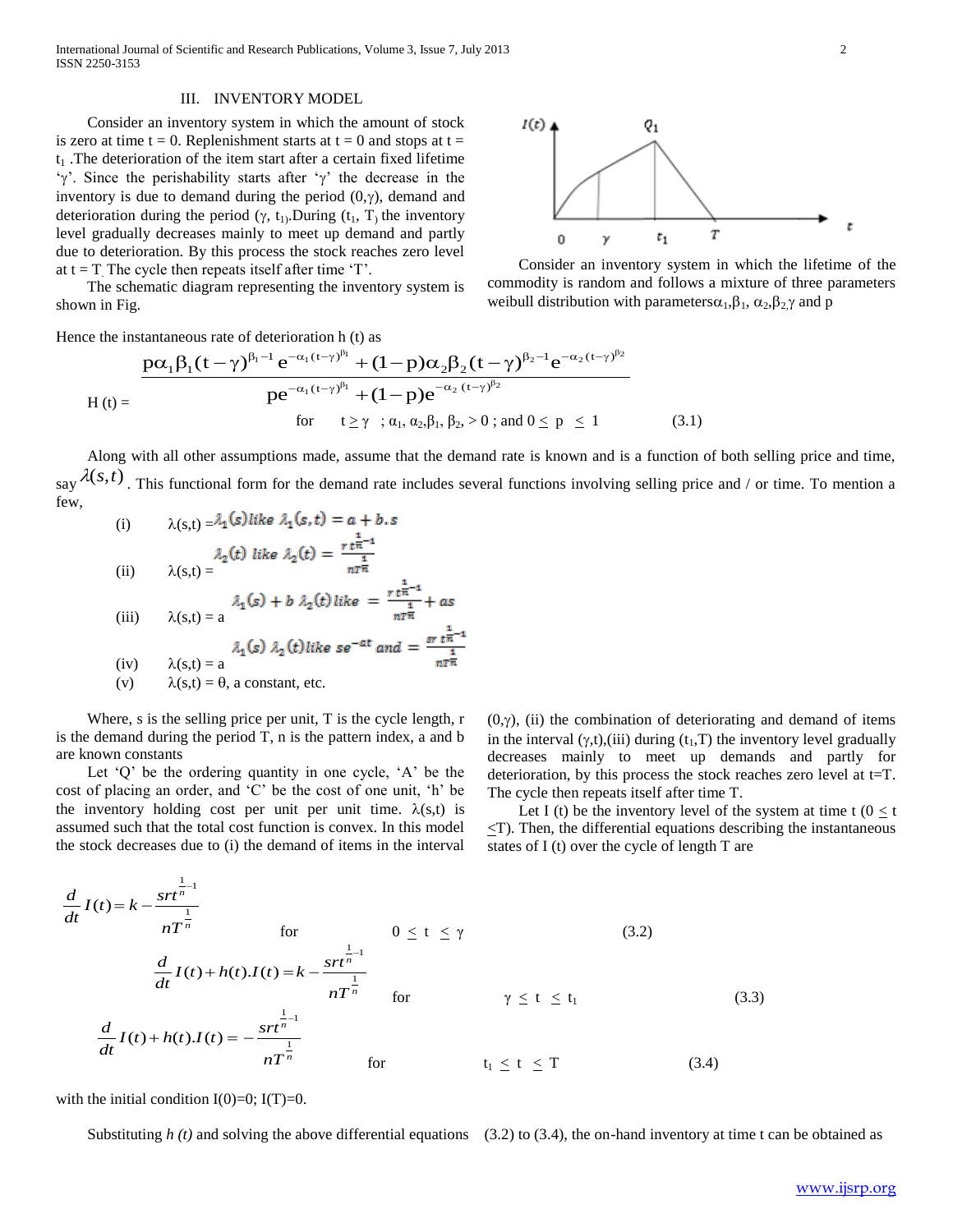International Journal of Scientific and Research Publications, Volume 3, Issue 7, July 2013 3 ISSN 2250-3153

$$
k - \frac{2rt^{1}}{nT^{1}}
$$
  
\n
$$
I(t) = nT^{\frac{1}{n}}
$$
  
\n
$$
0 \le t \le \gamma
$$
  
\n
$$
I(t) = \left[1 - p\alpha_{1}(t - \gamma)^{\beta_{1}} - (1 - p)\alpha_{2}(t - \gamma)^{\beta_{2}}\right]
$$
  
\n
$$
\left\{\int_{\gamma}^{t_{1}} [1 + p\alpha_{1}(u - \gamma)^{\beta_{1}} - (1 - p)\alpha_{2}(u - \gamma)^{\beta_{2}}] \left[k - \frac{2rt^{1}}{nT^{\frac{1}{n}}}\right]du - kr - \frac{2rt^{1}}{nT^{\frac{1}{n}}}\right\}, \gamma \le t \le t_{1} (3.6)
$$

$$
\begin{aligned}\nI(t) &= \frac{1 - p\alpha_1 (t - \gamma)^{n_1} - (1 - p)\alpha_2 (t - \gamma)^{n_2}}{\left[\int_{\gamma}^{t_1} \left[1 + p\alpha_1 (u - \gamma)^{\beta_1} - (1 - p)\alpha_2 (u - \gamma)^{\beta_2}\right] \left[k - \frac{sru^{\frac{1}{n-1}}}{nT^{\frac{1}{n}}}\right] du - kr - \frac{sr\gamma^{\frac{1}{n-1}}}{T^{\frac{1}{n}}}\right]}, \\
\gamma &\leq t \leq t_1 \ (3.6)\n\end{aligned}
$$

$$
\left\{\int_{\gamma}^{1} \left[1 + p\alpha_{1}(u-\gamma)^{\beta_{1}} - (1-p)\alpha_{2}(u-\gamma)^{\beta_{2}}\right]\right] k - \frac{3\alpha_{1}}{nT^{\frac{1}{n}}}\right\} du - kr - \frac{3\gamma}{T^{\frac{1}{n}}}\right\},
$$
\n
$$
I(t) = \left[1 - p\alpha_{1}(t-\gamma)^{\beta_{1}} - (1-p)\alpha_{2}(t-\gamma)^{\beta_{2}}\right]
$$
\n
$$
\left\{\int_{t_{1}}^{T} t^{\frac{1}{n}-1}\left[1 + p\alpha_{1}(t-\gamma)^{\beta_{1}} + (1-p)\alpha_{2}(t-\gamma)^{\beta_{2}}\right]dt - \int_{t_{1}}^{t} u^{\frac{1}{n}-1}\left[1 + p\alpha_{1}(t-\gamma)^{\beta_{1}} + (1-p)\alpha_{2}(t-\gamma)^{\beta_{2}}\right]du\right\},
$$
\n(3.7)

The stock loss due to deterioration in the interval  $(0, T)$  is

$$
L(T) = \frac{kt_1 - \frac{3rt^{\frac{1}{n-1}}}{nT^{\frac{1}{n}}}}{(3.8)}
$$

 The ordering quantity in a cycle of length T is obtained as  $Q = kt_1$ 

Let  $K(t_1, T, s)$  be the expected total cost per unit time. Since the total cost is the sum of the set up cost, cost of the units, the

inventory holding cost. K (t<sub>1</sub>, T, s) is obtained as  
\n
$$
\frac{A}{T} + \frac{cQ}{T} + \frac{h}{T} \left[ \int_{0}^{\tau} h(t)dt + \int_{\tau}^{t_1} h(t)dt + \int_{t_1}^{T} h(t)dt \right]
$$
\n
$$
(3.10)
$$

using Taylor's series expansion for the exponential function for small values of α(t – Y)<sup>β</sup>, the power series expansion and ignoring the higher order terms we get,<br>  $K(t_1, T, s) = \frac{A}{T} + \frac{kct_1}{T} + \frac{hk}{T} \left[ \frac{t_1^2}{2} + \frac{$ ignoring the higher order terms we get, or the exponential function for small values of  $\alpha(t - \Upsilon)^{\beta}$ , the power series expansive get,<br>  $\frac{t_1^2}{\cdots} + \frac{2p\alpha_1}{\cdots} (t_1 - \gamma)^{\beta_1 + 2} + 2(1 - p) \frac{\alpha_2}{\cdots} (t_1 - \gamma)^{\beta_2 + 2}$ 

$$
K(t_1, T, s) = T T T I_0^{\frac{1}{2}} \frac{1}{r} \left[ \frac{1}{2} + \frac{1}{2} \frac{1}{r} \frac{1}{r} \frac{1}{r} \frac{1}{r} \frac{1}{r} \frac{1}{r} \frac{1}{r} \frac{1}{r} \frac{1}{r} \frac{1}{r} \frac{1}{r} \frac{1}{r} \frac{1}{r} \frac{1}{r} \frac{1}{r} \frac{1}{r} \frac{1}{r} \frac{1}{r} \frac{1}{r} \frac{1}{r} \frac{1}{r} \frac{1}{r} \frac{1}{r} \frac{1}{r} \frac{1}{r} \frac{1}{r} \frac{1}{r} \frac{1}{r} \frac{1}{r} \frac{1}{r} \frac{1}{r} \frac{1}{r} \frac{1}{r} \frac{1}{r} \frac{1}{r} \frac{1}{r} \frac{1}{r} \frac{1}{r} \frac{1}{r} \frac{1}{r} \frac{1}{r} \frac{1}{r} \frac{1}{r} \frac{1}{r} \frac{1}{r} \frac{1}{r} \frac{1}{r} \frac{1}{r} \frac{1}{r} \frac{1}{r} \frac{1}{r} \frac{1}{r} \frac{1}{r} \frac{1}{r} \frac{1}{r} \frac{1}{r} \frac{1}{r} \frac{1}{r} \frac{1}{r} \frac{1}{r} \frac{1}{r} \frac{1}{r} \frac{1}{r} \frac{1}{r} \frac{1}{r} \frac{1}{r} \frac{1}{r} \frac{1}{r} \frac{1}{r} \frac{1}{r} \frac{1}{r} \frac{1}{r} \frac{1}{r} \frac{1}{r} \frac{1}{r} \frac{1}{r} \frac{1}{r} \frac{1}{r} \frac{1}{r} \frac{1}{r} \frac{1}{r} \frac{1}{r} \frac{1}{r} \frac{1}{r} \frac{1}{r} \frac{1}{r} \frac{1}{r} \frac{1}{r} \frac{1}{r} \frac{1}{r} \frac{1}{r} \frac{1}{r} \frac{1}{r} \frac{1}{r} \frac{1}{r} \frac{1}{r} \frac{1}{r} \frac{1}{r} \frac{1}{r} \frac{1}{r} \frac{1}{r} \frac{
$$

(3.9)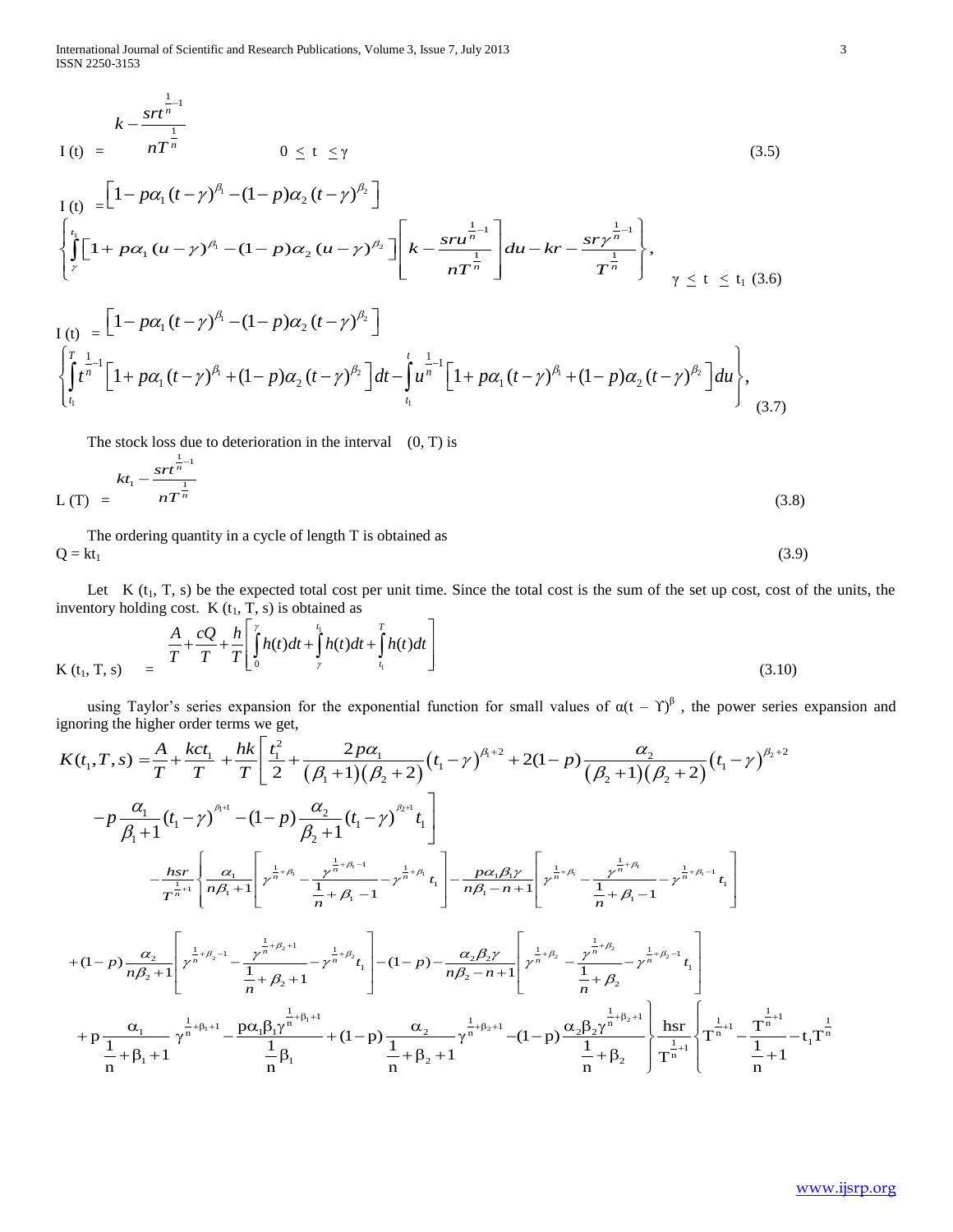International Journal of Scientific and Research Publications, Volume 3, Issue 7, July 2013 4 ISSN 2250-3153

\n The first *initial Journal of Scientific and Research Publications*, Volume 3, Issue 7, July 2013\n

\n\n The first 
$$
\frac{1}{2} \sin(3\theta) = \frac{1}{2} \left[ \frac{1}{2} \pi^{\frac{1}{16} + \beta_1 + 1} - t_1 \frac{1}{16} \pi^{\frac{1}{16} + \beta_1} - \frac{1}{16} \frac{1}{16} \pi^{\frac{1}{16} + \beta_1} - \frac{1}{16} \frac{1}{16} \pi^{\frac{1}{16} + \beta_1} - \frac{1}{16} \frac{1}{16} \pi^{\frac{1}{16} + \beta_1} - \frac{1}{16} \pi^{\frac{1}{16} + \beta_1} - \frac{1}{16} \pi^{\frac{1}{16} + \beta_1} - \frac{1}{16} \pi^{\frac{1}{16} + \beta_1} - \frac{1}{16} \pi^{\frac{1}{16} + \beta_1} - \frac{1}{16} \pi^{\frac{1}{16} + \beta_1} - \frac{1}{16} \pi^{\frac{1}{16} + \beta_1} - \frac{1}{16} \pi^{\frac{1}{16} + \beta_1} - \frac{1}{16} \pi^{\frac{1}{16} + \beta_1} - \frac{1}{16} \pi^{\frac{1}{16} + \beta_1} - \frac{1}{16} \pi^{\frac{1}{16} + \beta_1} - \frac{1}{16} \pi^{\frac{1}{16} + \beta_1} - \frac{1}{16} \pi^{\frac{1}{16} + \beta_1} - \frac{1}{16} \pi^{\frac{1}{16} + \beta_1} - \frac{1}{16} \pi^{\frac{1}{16} + \beta_1} - \frac{1}{16} \pi^{\frac{1}{16} + \beta_1} - \frac{1}{16} \pi^{\frac{1}{16} + \beta_1} - \frac{1}{16} \pi^{\frac{1}{16} + \beta_1} - \frac{1}{16} \pi^{\frac{1}{16} + \beta_1} - \frac{1}{16} \pi^{\frac{1}{16} + \beta_1} - \frac{1}{16} \pi^{\frac{1}{16} + \beta_1} - \frac{1}{16} \pi^{\frac{1
$$

Profit rate function P (t<sub>1</sub>, T, s) is P (t<sub>1</sub>, T, s) = sλ(s) - K ((t<sub>1</sub>, T, s)  
\n
$$
P(t_1, T, s) = \frac{s}{T} \int_0^s \frac{s \cdot r^{\frac{1}{T}}}{n \frac{1}{T}} dt - K(t_1, t_2, s)
$$
\n
$$
= \frac{s^2 r}{T} - \left\{ \frac{A}{T} + \frac{ckt_1}{T} + \frac{hk}{T} \left[ \frac{t_1^2}{2} + \frac{2p\alpha_1}{(\beta_1 + 1)(\beta_1 + 2)} (t_1 - \gamma)^{\beta_1 + 2} + 2(1 - p) \frac{\alpha_2}{(\beta_2 + 1)(\beta_2 + 2)} (t_1 - \gamma)^{\beta_2 + 2} \right] \right\}
$$
\n
$$
-p \frac{\alpha_1}{\beta_1 + 1} (t_1 - \gamma)^{\beta_1 + 1} (1 - p) \frac{\alpha_2}{\beta_2 + 1} (t_1 - \gamma)^{\beta_2 + 1} t_1 \left[ - \frac{hsr}{n\beta_1 + 1} \left[ p^{\frac{1}{n} + \beta_1} - \frac{p^{\frac{1}{n} + \beta_1 - 1}}{n} - p^{\frac{1}{n} + \beta_1} t_1 \right] \right]
$$
\n
$$
- \frac{p\alpha_1 \beta_1 \gamma}{n\beta_1 - n + 1} \left[ p^{\frac{1}{n} + \beta_1} - \frac{p^{\frac{1}{n} + \beta_1}}{1} - p^{\frac{1}{n} + \beta_1 + 1} t_1 \right] + (1 - p) \frac{\alpha_2}{n\beta_2 + 1} \left[ p^{\frac{1}{n} + \beta_2 + 1} - \frac{p^{\frac{1}{n} + \beta_1 - 1}}{1} - p^{\frac{1}{n} + \beta_1} t_1 \right]
$$
\n
$$
+ p \frac{\alpha_1}{1 + \beta_1 + 1} p^{\frac{1}{n} + \beta_1 + 1} - \frac{p\alpha_1 \beta_1 p^{\frac{1}{n} + \beta_1 + 1}}{1 - \beta_1} - (1 - p) - \frac{\alpha_2 \beta_2 \gamma}{n\beta_2 - n + 1} \left[ p^{\frac{1}{
$$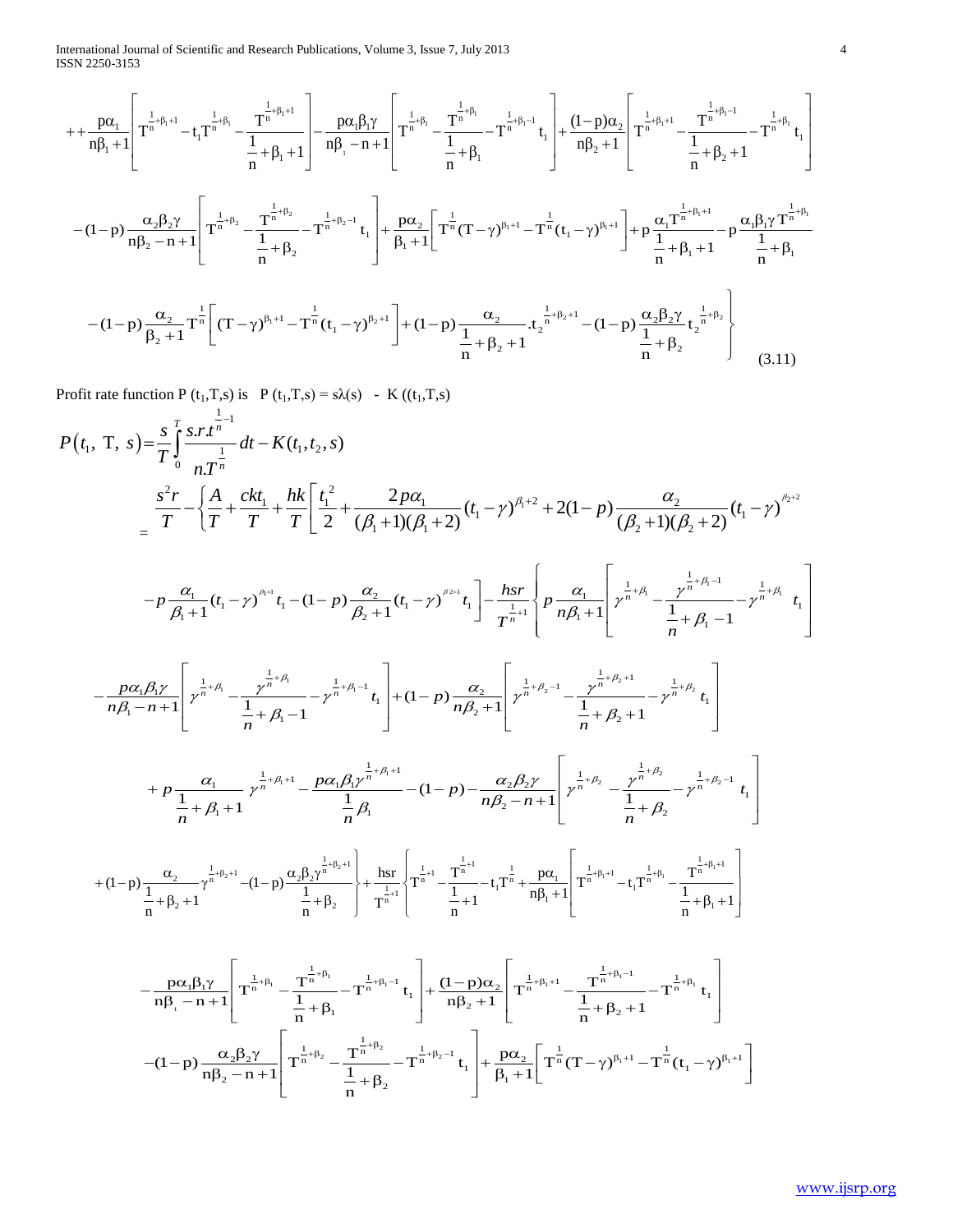ISSN 2250-3153

International Journal of Scientific and Research Publications, Volume 3, Issue 7, July 2013

\nISSN 2250-3153

\n
$$
+p\frac{\alpha_1 T^{\frac{1}{n}+\beta_1+1}}{1+\beta_1} - p\frac{\alpha_1 \beta_1 \gamma T^{\frac{1}{n}+\beta_1}}{1+\beta_1} - (1-p)\frac{\alpha_2}{\beta_2+1}T^{\frac{1}{n}} \left[ (T-\gamma)^{\beta_1+1} - T^{\frac{1}{n}}(t_1-\gamma)^{\beta_2+1} \right] + (1-p)\frac{\alpha_2}{1+\beta_2+1}T^{\frac{1}{n}+\beta_2+1} - (1-p)\frac{\alpha_2 \beta_2 \gamma}{1+\beta_2}T^{\frac{1}{n}+\beta_2}
$$

#### IV. OPTIMAL POLICIES OF THE MODEL

 In this section the optimal pricing and ordering policies of the inventory system by taking a specific form the demand is discussed. Let the demand rate be of the form

$$
\lambda(s,t) = \frac{srt^{\frac{1}{n-1}}}{nT^{\frac{1}{n}}}
$$
\n(4.1)

 which indicates that the demand as an increasing function of time and selling price. This situation prevails in oil exploration industry.

To find the optimal values of t<sub>1</sub>, T, s equate the first order partial derivatives of P (t<sub>1</sub>, T, s) with respect to t<sub>1</sub>, T and s to zero. By differentiating P (t<sub>1</sub>, T, s) given in equation (3.12) with respect to t<sub>1</sub> pptimal values of t<sub>1</sub>, T, s equate the first order partial derivatives of P (t<sub>1</sub>, T, s) with respect to t<sub>1</sub>, T and s<br>
t<sub>1</sub>, T, s) given in equation (3.12) with respect to t<sub>1</sub> and equating to zero, we get<br>  $\left[ t_1 + p \frac{\$ 

industry.  
\nTo find the optimal values of t<sub>1</sub>, T, s equate the first order partial derivatives of P (t<sub>1</sub>, T, s) with respect to t<sub>1</sub>, T and s to zero. By  
\ndifferentiating P (t<sub>1</sub>, T, s) given in equation (3.12) with respect to t<sub>1</sub> and equating to zero, we get  
\n
$$
-\frac{k c}{T} - \frac{h k}{T} \left[ t_1 + p \frac{\alpha_1}{(\beta_1 + 1)} (t_1 - \gamma)^{\beta_1 + 1} + (1 - p) \frac{\alpha_2}{(\beta_2 + 1)} (t_1 - \gamma)^{\beta_2 + 2} - pt_1 \alpha_1 (t_1 - \gamma)^{\beta_1} - (1 - p) t_2 \alpha_2 (t_1 - \gamma)^{\beta_2} \right]
$$
\n
$$
+ \frac{h s r}{T^{\frac{1}{n}+1}} \left[ -p \frac{\alpha_1}{n\beta_1 + 1} \gamma^{\frac{1}{n} + \beta_2} + p \frac{\alpha_1 \beta_1}{n\beta_2 - n + 1} \gamma^{\frac{1}{n} + \beta_1} - (1 - p) \frac{\alpha_2}{n\beta_2 + 1} \gamma^{\frac{1}{n} + \beta_2} + (1 - p) \frac{\alpha_2 \beta_2}{n\beta_2 - n + 1} \gamma^{\frac{1}{n} + \beta_2} \right]
$$
\n
$$
- \frac{h s r}{T^{\frac{1}{n}+1}} \left[ -T^{\frac{1}{n}} - p \frac{\alpha_1}{n\beta_1 + 1} \gamma^{\frac{1}{n} + \beta_2} + p \frac{\alpha_1 \beta_1}{n\beta_2 - n + 1} T^{\frac{1}{n} + \beta_1 - 1} - (1 - p) \frac{\alpha_2}{n\beta_2 + 1} \gamma^{\frac{1}{n} + \beta_2} + (1 - p) \frac{\alpha_2 \beta_2}{n\beta_2 - n + 1} T^{\frac{1}{n} + \beta_2 + 1}
$$
\n
$$
- p \alpha_1 T^{\frac{1}{N}} (t_1 - \gamma)^{\beta_1} + (1 - p) \alpha_2 T^{\frac{1}{N}} (t_1 - \gamma)^{\beta_2} \right] = 0
$$
\n(4.2)

By differentiating P (t<sub>1</sub>, T, s) with reference to T and equating to zero, one can get  
\n
$$
-s^{2}r + A + kct_{1} - \frac{hk}{T} \left[ \frac{t^{2}}{2} + \frac{2p\alpha_{1}}{(\beta_{1}+1)(\beta_{2}+1)}(t_{1}-\gamma)^{\beta_{1}+2} + 2(1-p) \frac{\alpha_{2}}{(\beta_{2}+1)(\beta_{2}+2)}(t_{1}-\gamma)^{\beta_{2}+2} - p \frac{\alpha_{1}}{\beta_{1}+1}(t_{1}-\gamma)^{\beta_{1}+1}t_{1} - (1-p) \frac{\alpha_{2}}{\beta_{2}+1}(t_{1}-\gamma)^{\beta_{2}+1}t_{1} \right]
$$
\n
$$
+ \frac{hsr}{T^{n}} \left\{ p \frac{\alpha_{1}}{n\beta_{1}+1} \left[ \gamma^{\frac{1}{n}+ \beta_{1}-1} - \frac{\gamma^{\frac{1}{n}+ \beta_{1}-1}}{\frac{1}{n}+\beta_{1}-1} - \gamma^{\frac{1}{n}+ \beta_{1}}t_{1} \right] - p \frac{\alpha_{1}\beta_{1}\gamma}{n\beta_{1}-n+1} \left[ \gamma^{\frac{1}{n}+ \beta_{1}} - \frac{\gamma^{\frac{1}{n}+ \beta_{1}}}{\frac{1}{n}+\beta_{1}-1} - \gamma^{\frac{1}{n}+ \beta_{1}}t_{1} \right] + (1-p) \frac{\alpha_{2}}{n\beta_{2}+1} \left[ \gamma^{\frac{1}{n}+ \beta_{1}-1} - \gamma^{\frac{1}{n}+ \beta_{1}}t_{1} \right] - (1-p) \frac{\alpha_{2}\beta_{2}\gamma}{n\beta_{2}-n+1} \left[ \gamma^{\frac{1}{n}+ \beta_{2}} - \frac{\gamma^{\frac{1}{n}+ \beta_{1}}}{\frac{1}{n}+\beta_{2}} - \gamma^{\frac{1}{n}+ \beta_{2}-1}t_{1} \right]
$$
\n
$$
+ p \frac{\alpha_{1}}{n\beta_{2}+1} \left[ \gamma^{\frac{1}{n}+\beta_{2}-1} - p \frac{\alpha_{1}\beta_{1}}{n} \gamma^{\frac{1}{n}+\beta_{1}} + (1-p) \frac{\alpha_{2}}{n} \gamma^{\frac{1}{n}+\beta_{2}+1} + (1-p) \frac{\alpha_{2}\beta_{
$$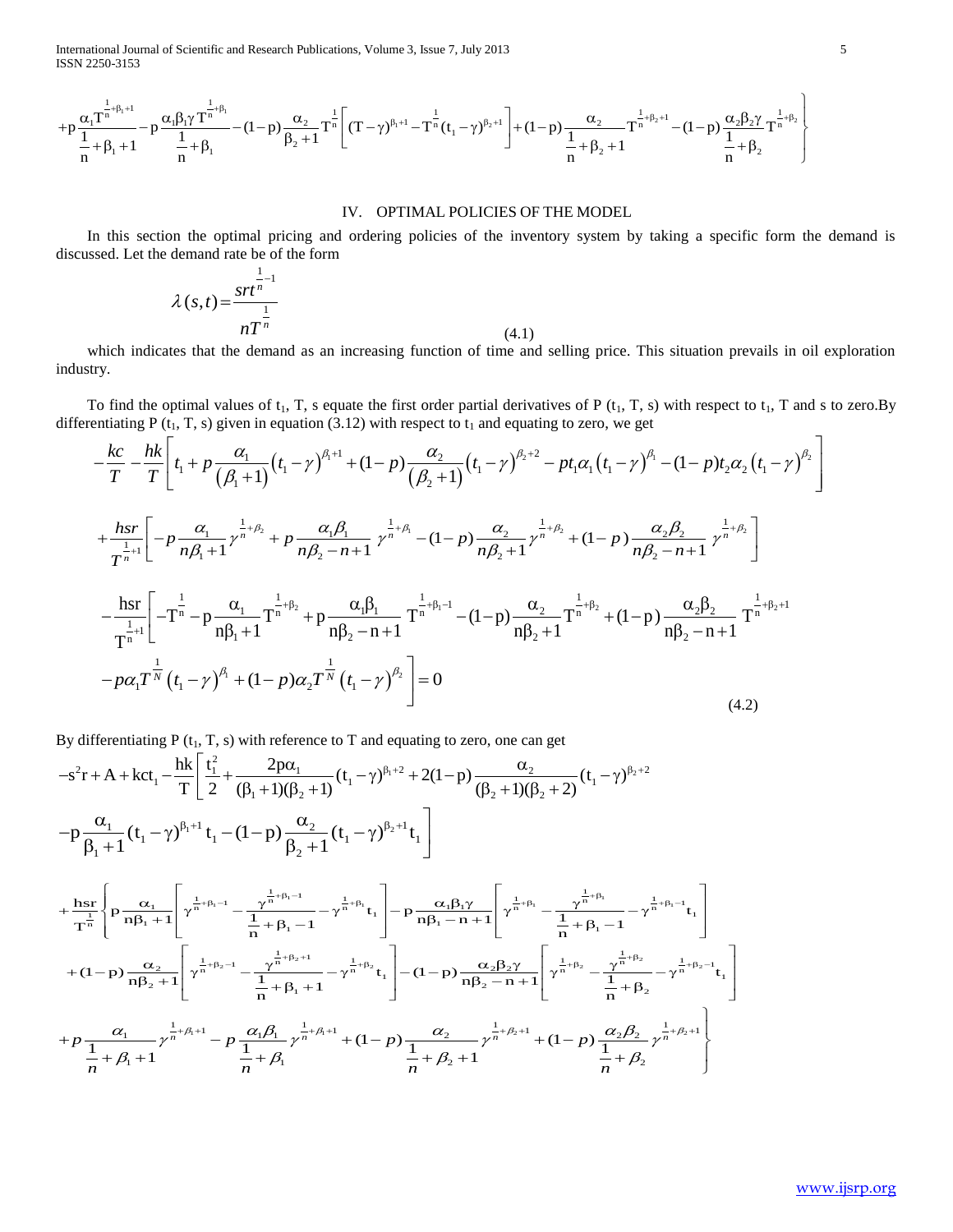ISSN 2250-3153

International Journal of Scientific and Research Publications, Volume 3, Issue 7, July 2013  
\nISSN 2250-3153  
\n
$$
-hsrT^{2}\left\{\frac{t_{1}}{T^{2}}+\frac{p\alpha_{1}}{n\beta_{1}+1}\left[\beta_{1}T^{\beta_{1}-1}-t_{1}(\beta_{1}-1)T^{\beta_{1}-2}-\frac{\beta_{1}T^{\beta_{1}-1}}{\frac{1}{n}+\beta_{1}+1}\right]-\frac{p\alpha_{1}\beta_{1}Y}{n\beta_{1}-n+1}\left[(\beta_{1}-1)T^{\beta_{1}-2}-\frac{(\beta_{1}-1)T^{\beta_{1}-2}}{\frac{1}{n}+\beta_{1}}t_{1}(\beta_{1}-1)T^{\beta_{1}-2}\right]\right\}
$$
\n
$$
\frac{(1-p)\alpha_{2}}{nT+1}\left[T^{\beta_{2}}-\frac{(\beta_{2}-2)T^{\beta_{2}-2}}{\frac{1}{n}+\beta_{2}+1}-(\beta_{1}-1)T^{\beta_{1}-2}t_{1}\right]-\frac{(1-p)\alpha_{2}\beta_{2}Y}{n\beta_{2}-n+1}\left[(\beta_{2}-1)T^{\beta_{2}-2}-\frac{(\beta_{2}-1)T^{\beta_{2}-2}}{\frac{1}{n}+\beta_{2}}-(\beta_{2}-2)T^{\beta_{1}-2}t_{1}\right]
$$
\n
$$
+\frac{p\alpha_{2}}{\beta_{1}+1}\left[\frac{T(\beta_{1}+1)(T-r)^{\beta_{1}+1}-(T-r)^{\beta_{1}+1}}{T^{2}}+\frac{(T-r)^{\beta_{1}+1}}{T^{2}}\right]+\frac{p\alpha_{1}\beta_{1}T^{\beta_{1}-1}}{\frac{1}{n}+\beta_{1}+1}-\frac{p\alpha_{1}\beta_{1}Y(\beta_{1}-1)T^{\beta_{1}-2}}{\frac{1}{n}+\beta_{2}}+(1-p)\frac{p\alpha_{2}\beta_{2}T^{\beta_{2}-1}}{\frac{1}{n}+\beta_{2}+1}
$$
\n
$$
-(1-p)\frac{\alpha_{2}}{\beta_{2}+1}\left[\frac{T(\beta_{2}+1)(T-r)^{\beta_{2}}-(T-r)^{\beta_{2}+1}}{T^{2}}+\frac{(t_{1}-r)^{\beta_{2}+1}}{T^{2}}\right]-\frac{(1-p)\alpha_{2}\beta_{2}Y(T-1)T^{\beta_{2}-2}}{\frac
$$

$$
(1 - P') \beta_{2} + 1 \Bigg[ T^{2} \Bigg] \frac{1}{n} + \beta_{2} \Bigg[ -\frac{1}{\alpha_{1} + \beta_{2}} \Bigg] \tag{4.3}
$$
\nDifferentiating P(t<sub>1</sub>, T, s) with reference to s and equating to zero, we get\n
$$
\frac{2rs}{T} + \frac{hr}{T^{n}} \Bigg\{ p \frac{\alpha_{1}}{n\beta_{1} + 1} \Bigg[ \gamma^{\frac{1}{n} + \beta_{1} - 1} - \frac{\gamma^{\frac{1}{n} + \beta_{1} + 1}}{1} - \gamma^{\frac{1}{n} + \beta_{1}} t_{1} \Bigg] - \frac{p\alpha_{1}\beta_{1}\gamma}{n\beta_{1} - n + 1} \Bigg[ \gamma^{\frac{1}{n} + \beta_{1}} - \frac{\gamma^{\frac{1}{n} + \beta_{1}}}{1} + \beta_{1} - 1 - \gamma^{\frac{1}{n} + \beta_{1} - 1} t_{1} \Bigg]
$$
\n
$$
(1 - p) \frac{\alpha_{2}}{1} \Bigg[ \frac{1}{n^{n} + \beta_{2} - 1} - \gamma^{\frac{1}{n} + \beta_{1} + 1} - \frac{1}{n^{n} + \beta_{2}} \Bigg] \tag{4.3}
$$
\n
$$
\alpha_{2}\beta_{2}\gamma \Bigg[ \frac{1}{n^{n} + \beta_{2}} - \gamma^{\frac{1}{n} + \beta_{2} - 1} t_{1} \Bigg] - \frac{1}{n^{n} + \beta_{2}} \Bigg[ \frac{1}{n^{n} + \beta_{2}} - \gamma^{\frac{1}{n} + \beta_{2} - 1} t_{1} \Bigg] - \frac{1}{n^{n} + \beta_{2}} \Bigg[ \frac{1}{n^{n} + \beta_{2}} - \gamma^{\frac{1}{n} + \beta_{2} - 1} t_{1} \Bigg]
$$
\n
$$
(1 - p) \frac{\alpha_{2}}{1} \Bigg[ \frac{1}{n^{n} + \beta_{2} - 1} - \gamma^{\frac{1}{n} + \beta_{1} + 1} t_{1} \Bigg] - \frac{1}{n^{n} + \beta_{2}} \Bigg[ \frac{1}{n^{n} + \beta_{2}} - \gamma^{\frac{1}{n} + \beta_{2} - 1} t_{1} \Bigg]
$$
\

$$
\frac{1}{T} + \frac{1}{T^{n+1}} \left\{ p \frac{1}{n\beta_1 + 1} \left[ \gamma^{n+1} - \frac{1}{1 + \beta_1 - 1} - \gamma^{n+1} t_1 \right] - \frac{1}{n\beta_1 - n + 1} \left[ \gamma^{n+1} - \frac{1}{1 + \beta_1 - 1} - \gamma^{n+1} t_1 \right] \right\}
$$
  
+  $(1-p) \frac{\alpha_2}{n\beta_2 + 1} \left[ \gamma^{n+1} - \frac{\gamma^{n+1}\beta_1 + 1}{1 + \beta_2 + 1} - \gamma^{n+1}\beta_1 t_1 \right] - (1-p) - \frac{\alpha_2 \beta_2 \gamma}{n\beta_2 - n + 1} \left[ \gamma^{n+1} - \frac{\gamma^{n+1}\beta_2}{1 + \beta_2} - \gamma^{n+1}\beta_1 t_1 \right]$   
+  $p \frac{\alpha_1}{1 + \beta_1 + 1} - \frac{\gamma^{n+1}\beta_1 + 1}{1 + \beta_1 + 1} - \frac{p\alpha_1 \beta_1 \gamma^{n+1}\beta_1 + 1}{1 + \beta_1 + 1} + (1-p) \frac{\alpha_2}{1 + \beta_2 + 1} + (1-p) \frac{\alpha_2 \beta_2 \gamma^{n+1}\beta_2 + 1}{1 + \beta_1 + 1} + (1-p) \frac{\alpha_2 \beta_2 \gamma^{n+1}\beta_2 + 1}{1 + \beta_1 + 1} + (1-p) \frac{\alpha_2 \beta_2 \gamma^{n+1}\beta_2 + 1}{1 + \beta_1 + 1} + (1-p) \frac{\alpha_2 \beta_2 \gamma^{n+1}\beta_2 + 1}{1 + \beta_1 + 1} + (1-p) \frac{\alpha_2 \beta_1 \gamma^{n+1}\beta_2 + 1}{1 + \beta_1 + 1} + (1-p) \frac{\alpha_2 \beta_2 \gamma^{n+1}\beta_2 + 1}{1 + \beta_1 + 1} + (1-p) \frac{\alpha_2 \beta_1 \gamma^{n+1}\beta_2 + 1}{1 + \beta_1 + 1} + (1-p) \frac{\alpha_2 \beta_1 \gamma^{n+1}\beta_2 + 1}{1 + \beta_1 + 1} + (1-p) \frac{\alpha_2 \beta_2 \gamma^{n+1}\beta_2 + 1}{1 + \beta_1 + 1} + ($ 

$$
+ (1-p) \frac{\alpha_2}{n\beta_2 + 1} \left[ \gamma^{\frac{1}{n} + \beta_2 - 1} - \frac{\gamma^{\frac{1}{n} + \beta_1 + 1}}{\frac{1}{n} + \beta_2 + 1} - \gamma^{\frac{1}{n} + \beta_2} t_1 \right] - (1-p) - \frac{\alpha_2\beta_2\gamma}{n\beta_2 - n + 1} \left[ \gamma^{\frac{1}{n} + \beta_2} - \frac{\gamma^{\frac{1}{n} + \beta_2 - 1}}{\frac{1}{n} + \beta_2} - \gamma^{\frac{1}{n} + \beta_2 - 1} t_1 \right]
$$
  
+ 
$$
p \frac{\alpha_1}{\frac{1}{n} + \beta_1 + 1} \gamma^{\frac{1}{n} + \beta_1 + 1} - \frac{p\alpha_1\beta_1\gamma^{\frac{1}{n} + \beta_1 + 1}}{\frac{1}{n} + \beta_1} + (1-p) \frac{\alpha_2}{\frac{1}{n} + \beta_2 + 1} + (1-p) \frac{\alpha_2\beta_2\gamma^{\frac{1}{n} + \beta_2 + 1}}{\frac{1}{n} + \beta_2} + \gamma^{\frac{1}{n} + \beta_1 + 1} \left[ -\frac{\gamma^{\frac{1}{n} + \beta_1 + 1}}{\frac{1}{n} + \beta_2} - \frac{\gamma^{\frac{1}{n} + \beta_1 + 1}}{\frac{1}{n} + \beta_2} \right] - \frac{1}{\frac{1}{n} + \beta_1} \left[ -\frac{\gamma^{\frac{1}{n} + \beta_1 + 1}}{\frac{1}{n} + \beta_2} - \frac{\gamma^{\frac{1}{n} + \beta_1 + 1}}{\frac{1}{n} + \beta_2} \right] - \frac{1}{\frac{1}{n} + \beta_1} \left[ -\frac{\gamma^{\frac{1}{n} + \beta_1 + 1}}{\frac{1}{n} + \beta_1} - \frac{\gamma^{\frac{1}{n} + \beta_1 + 1}}{\frac{1}{n} + \beta_1} \right] - \frac{p\alpha_1\beta_1\gamma}{n\beta_1 - n + 1} \left[ \gamma^{\frac{1}{n} + \beta_1} - \frac{\gamma^{\frac{1}{n} + \beta_1 + 1}}{\frac{1}{n} + \beta_1} - \frac{\gamma
$$

$$
-(1-p)\frac{\alpha_{2}\beta_{2}\gamma}{n\beta_{2}-n+1}\left[T^{\frac{1}{n}+\beta_{2}}_{n}-T^{\frac{1}{n}+\beta_{2}}_{n}-T^{\frac{1}{n}+\beta_{2}-1}t_{1}\right]+\frac{p\alpha_{2}}{\beta_{1}+1}\left[T^{\frac{1}{n}}(T-\gamma)^{\beta_{1}+1}-T^{\frac{1}{n}}(t_{1}-\gamma)^{\beta_{1}+1}\right] +p\frac{\alpha_{1}T^{\frac{1}{n}+\beta_{1}+1}}{\frac{1}{n}+\beta_{1}+1}-p\frac{\alpha_{1}\beta_{1}\gamma T^{\frac{1}{n}+\beta_{1}}_{n}}{\frac{1}{n}+\beta_{1}}-(1-p)\frac{\alpha_{2}}{\beta_{2}+1}T^{\frac{1}{n}}\left[(T-\gamma)^{\beta_{1}+1}-T^{\frac{1}{n}}(t_{1}-\gamma)^{\beta_{2}+1}\right]+(1-p)\frac{\alpha_{2}}{\frac{1}{n}+\beta_{2}+1}T^{\frac{1}{n}+\beta_{2}+1}- (1-p)\frac{\alpha_{2}\beta_{2}\gamma}{\frac{1}{n}+\beta_{2}}T^{\frac{1}{n}+\beta_{2}}\right]=0
$$
\n(4.4)

 Solving the equations (4.2), (4.3) an (4.4) numerically for given values of T,  $\alpha_1, \beta_1, \alpha_2, \beta_2, \gamma, p, r, n, A, c,$  and h one can obtain the optimal values of  $t_1$ <sup>\*</sup> of  $t_1$ , T<sup>\*</sup> of T, and s<sup>\*</sup> of s. also obtain the optimal expected total cost per unit time. Even though T is fixed the expected total cost is function of T. So the expected cost function is effected by the various values of T. Hence the optimal cycle length can also be obtained by using search methods after substituting the optimal value of  $t_1^*, t_2^*, s^*$  and  $Q^*$ as initial values.

#### V. NUMERICAL ILLUSTRATION

For various values of  $\alpha_1, \beta_1, \alpha_2, \beta_2, \gamma, p$  and T the optimal values of  $t_1^*, t_2^*, s^*$  and  $Q^*$  are computed by solving the equations (4.2),(4.3) and (4.4) and presented on table 1 . From Table 1 , it is observed that the decision variables of the system namely the unit selling price, the ordering quantity and the time of stopping the production are influenced by the production rate 'K'. As 'K' increases the unit selling price is decreasing, and the optimal time period of production is increasing for fixed values of the parameters. That is if the capacity utilization of the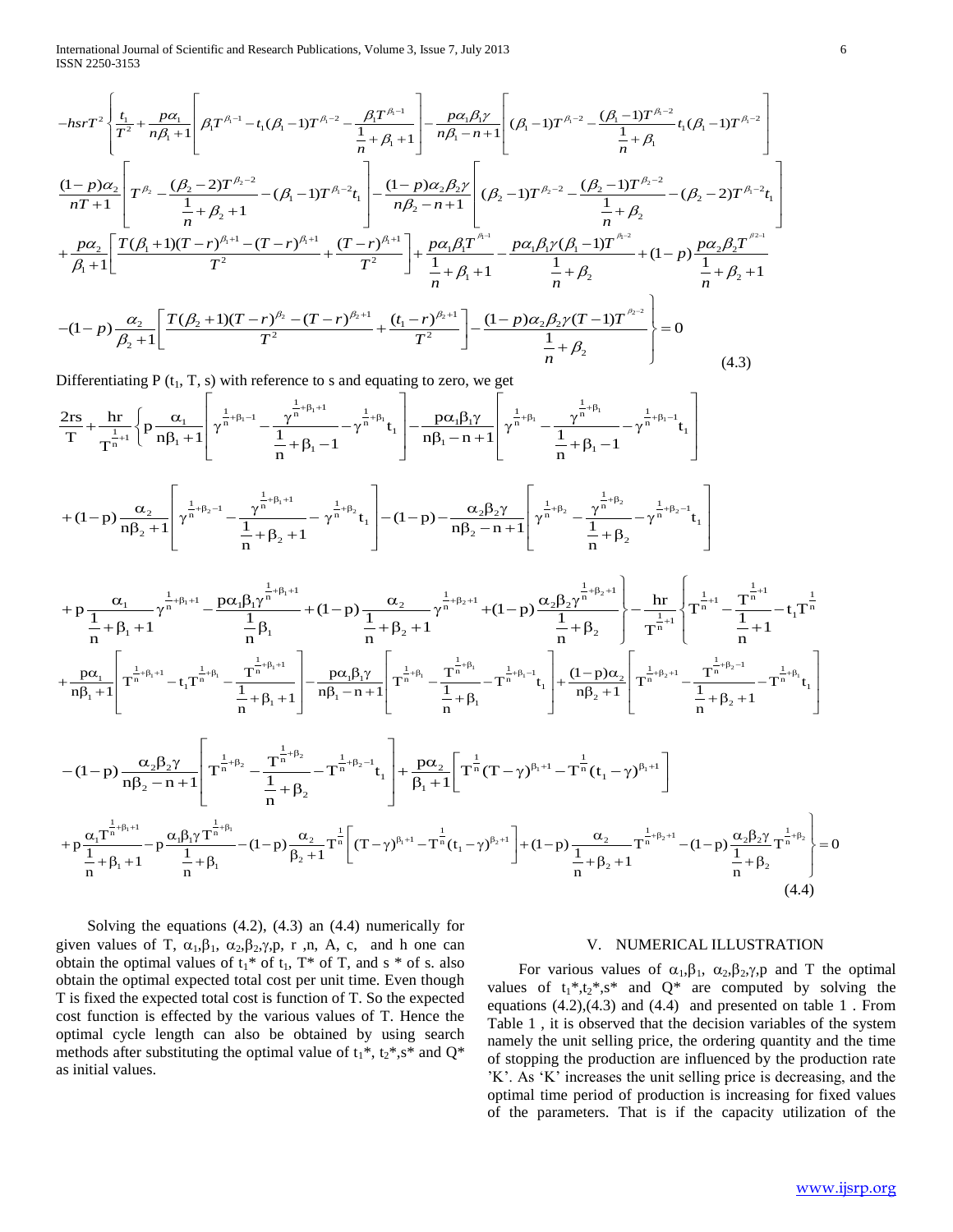production process is maximum then the selling price and the ordering quantity are optimal.

| C              | h               | $\mathbf R$  | ${\bf N}$      | $\mathbf{K}$   | T       | $\alpha_1$ | $\alpha_2$ | $\beta_1$ | $\beta_2$  | $\gamma$  | p               | A | $t_1$ | T     | S     | $\mathbf{P}$ | $\overline{Q}$ |
|----------------|-----------------|--------------|----------------|----------------|---------|------------|------------|-----------|------------|-----------|-----------------|---|-------|-------|-------|--------------|----------------|
| $\overline{2}$ | $\cdot$ .2      | $\mathbf{1}$ | $\mathbf{1}$   | $\mathfrak{D}$ | 10      | 2          | $\cdot$ .2 | 2.2       | $\cdot$ .2 | $\Omega$  | $\overline{.5}$ | 5 | 3.748 | 6.888 | 4.141 | 14.714       | 11.568         |
| $\overline{3}$ |                 |              |                |                |         |            |            |           |            |           |                 |   | 3.628 | 6.886 | 4.140 | 13.614       | 11.421         |
| $\overline{4}$ |                 |              |                |                |         |            |            |           |            |           |                 |   | 3.524 | 6.884 | 4.091 | 12.921       | 11.328         |
|                | $\cdot$         |              |                |                |         |            |            |           |            |           |                 |   | 3.748 | 6.888 | 4.141 | 14.715       | 11.568         |
|                | $\overline{.3}$ |              |                |                |         |            |            |           |            |           |                 |   | 3.641 | 6.721 | 4.121 | 13.123       | 11.564         |
|                | .4              |              |                |                |         |            |            |           |            |           |                 |   | 3.746 | 6.692 | 4.040 | 12.529       | 11.419         |
|                |                 | $\cdot$ 8    |                |                |         |            |            |           |            |           |                 |   | 3.521 | 6.642 | 3.921 | 15.123       | 11.612         |
|                |                 | .9           |                |                |         |            |            |           |            |           |                 |   | 3.641 | 6.428 | 4.040 | 14.816       | 11.592         |
|                |                 | $\mathbf{1}$ |                |                |         |            |            |           |            |           |                 |   | 3.748 | 6.888 | 4.141 | 14.715       | 11.568         |
|                |                 |              | 1              |                |         |            |            |           |            |           |                 |   | 3.748 | 6.888 | 4.141 | 14.715       | 11.568         |
|                |                 |              | $\overline{2}$ |                |         |            |            |           |            |           |                 |   | 3.691 | 6.921 | 4.416 | 14.521       | 11.521         |
|                |                 |              | 3              |                |         |            |            |           |            |           |                 |   | 3.920 | 6.020 | 4.230 | 14.328       | 11.409         |
|                |                 |              |                | $\overline{2}$ |         |            |            |           |            |           |                 |   | 3.748 | 6.888 | 4.141 | 14.714       | 11.568         |
|                |                 |              |                | 3              |         |            |            |           |            |           |                 |   | 3.690 | 6.914 | 4.140 | 14.961       | 11.614         |
|                |                 |              |                | $\overline{4}$ |         |            |            |           |            |           |                 |   | 3.640 | 7.210 | 4.091 | 15.381       | 11.628         |
|                |                 |              |                |                | $\,8\,$ |            |            |           |            |           |                 |   | 3.841 | 6.889 | 4.121 | 14.691       | 11.231         |
|                |                 |              |                |                | 9       |            |            |           |            |           |                 |   | 3.792 | 6.901 | 4.092 | 14.522       | 11.489         |
|                |                 |              |                |                | 10      |            |            |           |            |           |                 |   | 3.748 | 6.888 | 4.141 | 14.714       | 11.568         |
|                |                 |              |                |                |         | 2.0        |            |           |            |           |                 |   | 3.748 | 6.888 | 4.141 | 14.714       | 11.568         |
|                |                 |              |                |                |         | 2.1        |            |           |            |           |                 |   | 3.546 | 6.894 | 4.040 | 14.813       | 11.612         |
|                |                 |              |                |                |         | 2.2        |            |           |            |           |                 |   | 3.249 | 6.859 | 3.921 | 15.029       | 11.642         |
|                |                 |              |                |                |         |            | 0.2        |           |            |           |                 |   | 3.748 | 6.888 | 4.141 | 14.714       | 11.568         |
|                |                 |              |                |                |         |            | 0.3        |           |            |           |                 |   | 3.612 | 6.841 | 3.916 | 14.913       | 11.619         |
|                |                 |              |                |                |         |            | 0.4        |           |            |           |                 |   | 3.332 | 6.571 | 3.812 | 15.106       | 11.712         |
|                |                 |              |                |                |         |            |            | 2.2       |            |           |                 |   | 3.748 | 6.888 | 4.141 | 14.714       | 11.568         |
|                |                 |              |                |                |         |            |            | 2.3       |            |           |                 |   | 3.541 | 6.688 | 4.146 | 14.512       | 11.734         |
|                |                 |              |                |                |         |            |            | 2.4       |            |           |                 |   | 3.256 | 6.821 | 4.218 | 14.216       | 11.928         |
|                |                 |              |                |                |         |            |            |           | 0.2        |           |                 |   | 3.748 | 6.888 | 4.141 | 14.714       | 11.568         |
|                |                 |              |                |                |         |            |            |           | 0.3        |           |                 |   | 3.720 | 6.928 | 4.140 | 14.816       | 11.612         |
|                |                 |              |                |                |         |            |            |           | 0.4        |           |                 |   | 3.560 | 6.967 | 4.062 | 15.924       | 11.813         |
|                |                 |              |                |                |         |            |            |           |            | $\cdot$ 1 |                 |   | 3.942 | 6.788 | 4.216 | 14.719       | 11.841         |
|                |                 |              |                |                |         |            |            |           |            | $\cdot$   |                 |   | 4.106 | 6.421 | 4.314 | 14.816       | 11.928         |
|                |                 |              |                |                |         |            |            |           |            |           | .25             |   | 3.751 | 6.889 | 4.148 | 14.926       | 11.716         |
|                |                 |              |                |                |         |            |            |           |            |           | $\overline{.5}$ |   | 3.748 | 6.888 | 4.141 | 14.714       | 11.568         |
|                |                 |              |                |                |         |            |            |           |            |           | .75             |   | 3.812 | 6.905 | 4.206 | 15.381       | 11.948         |

**Table – 1 Optimum values of production time, selling price, profit and ordering quantity**

 From Table 1 it is observed that the optimal ordering quantity, and the expected total cost per unit time are much influenced by the parameters, various costs and cycle length. It is observed that as cycle length increases, the optimal ordering quantity is increasing when the other parameters and cost are fixed. The optimal ordering quantity is also influenced by the mean lifetime of the commodity. The optimal ordering quantity is very sensitive to the penalty cost, when other parameters are fixed. When the penalty cost is increasing, the optimal ordering quantity is increasing. However if the increase in the penalty cost is in proportion to the increase in the cost per unit, then the optimal ordering quantity is an increasing function to the increase in the cost. If the cost per unit is much higher than the penalty cost, then the optimal ordering quantity is a decreasing function of the cost per unit. The optimal ordering quantity is a decreasing function of the holding cost. However even if the holding cost is much less compared to the penalty cost then optimal ordering quantity is decreasing function of the holding cost. So by properly choosing the penalty cost one can have the optimal inventory management. It is also observed that the parameters of the model influence the mean lifetime of the commodity and hence the rate of deterioration, which results in the change of the optimal ordering quantity. The optimal ordering quantity is a decreasing function of the location parameter,  $\gamma$  increases, the total expected cost per unit time is decreasing. Since the location and shape parameters of the lifetime of the commodity have a significant influence on the rate of deterioration, there is a need to analyze the influence of these